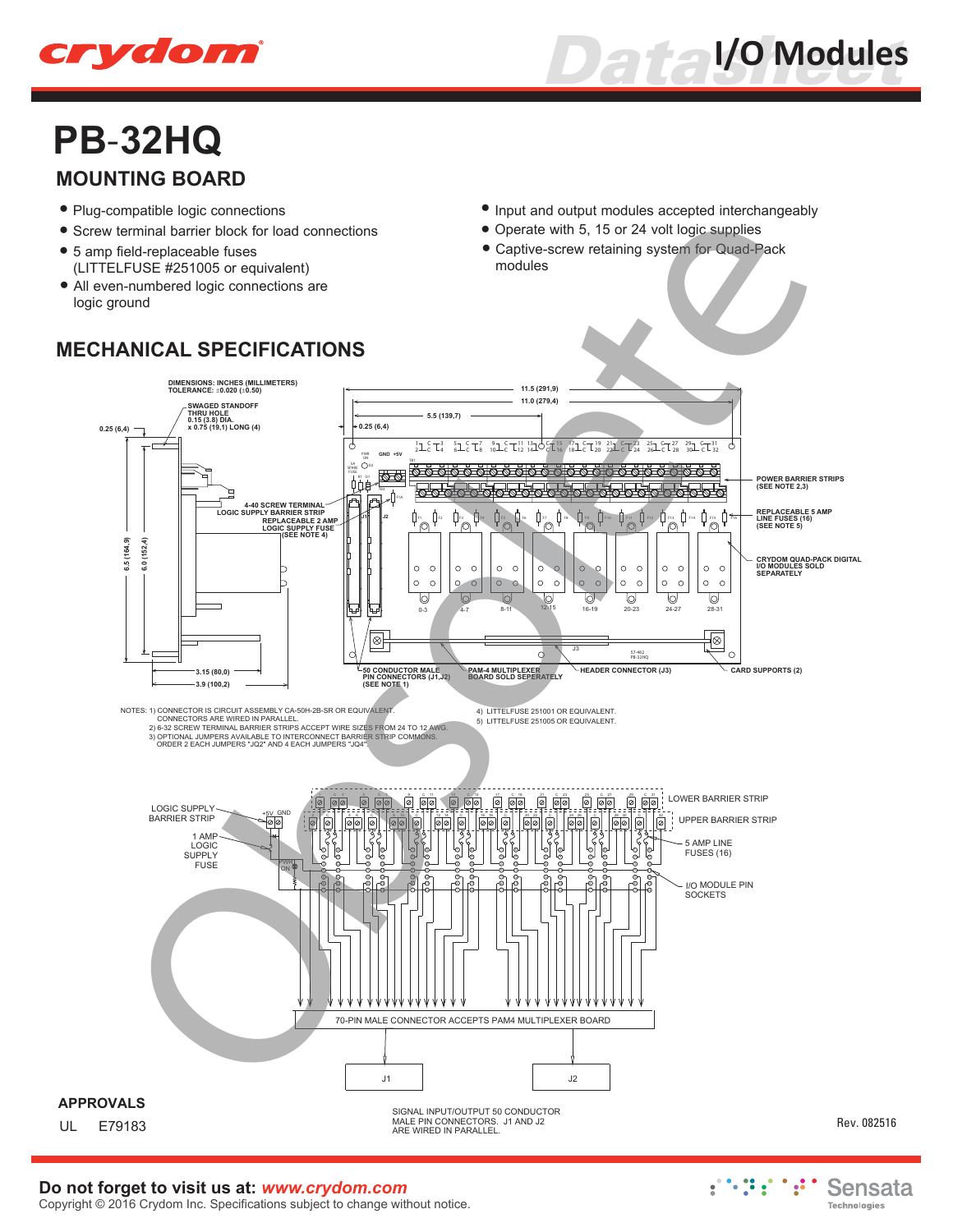

| DANGER / PELIGRO / DANGER /GEFAHR / PERICOLO / 危险                                                                                                                                                                                                                                                                                                                         |                                                                                                                                                                                                                                                                                                                                                                                                                          |                                                                                                                                                                                                                                                                                                                                                                                                                                         |                                                                                                                                                                                                                                                                                                                                                                                                                                                                                       |                                                                                                                                                                                                                                                                                                                                                                                                                  |                                                                                           |  |  |
|---------------------------------------------------------------------------------------------------------------------------------------------------------------------------------------------------------------------------------------------------------------------------------------------------------------------------------------------------------------------------|--------------------------------------------------------------------------------------------------------------------------------------------------------------------------------------------------------------------------------------------------------------------------------------------------------------------------------------------------------------------------------------------------------------------------|-----------------------------------------------------------------------------------------------------------------------------------------------------------------------------------------------------------------------------------------------------------------------------------------------------------------------------------------------------------------------------------------------------------------------------------------|---------------------------------------------------------------------------------------------------------------------------------------------------------------------------------------------------------------------------------------------------------------------------------------------------------------------------------------------------------------------------------------------------------------------------------------------------------------------------------------|------------------------------------------------------------------------------------------------------------------------------------------------------------------------------------------------------------------------------------------------------------------------------------------------------------------------------------------------------------------------------------------------------------------|-------------------------------------------------------------------------------------------|--|--|
| <b>HAZARD OF</b><br><b>ELECTRIC</b><br>SHOCK,<br><b>EXPLOSION,</b><br>OR ARC FLASH.<br>• Disconnect all<br>power before<br>installing or<br>working with<br>this equipment.<br>• Verify all<br>connections<br>and replace all<br>covers before<br>turning on<br>power.<br><b>Failure to follow</b><br>these<br>instructions will<br>result in death<br>or serious injury. | <b>RIESGO DE</b><br><b>DESCARGA</b><br><b>ELECTRICA O</b><br><b>EXPLOSION.</b><br>• Desconectar<br>todos los<br>suministros de<br>energia a este<br>equipo antes<br>de trabajar<br>con este equipo.<br>• Verificar todas<br>las conexiones<br>y colocar todas<br>las tapas antes<br>de energizer<br>el equipo.<br>EI<br>incumplimiento<br>de estas<br>instrucciones<br>puede provocar<br>la muerte o<br>lesiones serias. | <b>RISQUE DE</b><br><b>DESCHARGE</b><br><b>ELECTRIQUE</b><br><b>OU EXPLOSION</b><br>$\bullet$ Eteindre<br>toutes les<br>sources<br>d'énergie de<br>cet appareil<br>avant de<br>travailler<br>dessus de cet<br>appareil<br>• Vérifier tous<br>connections, et<br>remettre tous<br>couverts en<br>olace avant de<br>mettre sous<br>De non-suivi de<br>ces instructions<br>provoquera la<br>mort ou des<br>lésions sérieuses<br>sérieuses. | <b>GEFAHR EINES</b><br><b>ELEKTRISCHE</b><br><b>N SCHLAGES</b><br><b>ODER EINER</b><br><b>EXPLOSION.</b><br>• Stellen Sie<br>jeglichen<br>Strom ab, der<br>dieses Gerät<br>versorgt, bevor<br>Sie an dem<br>Gerät Arbeiten<br>durchführen<br>$\bullet$ Vor dem<br>Drehen auf<br>Energie alle<br>Anschlüsse<br>überprüfen<br>und alle<br>Abdeckungen<br>ersetzen.<br><b>Unterlassung</b><br>dieser<br>Anweisungen<br>können zum<br>Tode oder zu<br>schweren<br>Verletzungen<br>führen. | <b>RISCHIO DI</b><br><b>SCOSSA</b><br><b>ELETTRICA O</b><br>DELL'ESPLOSIONE.<br>• Spenga tutta<br>l'alimentazione<br>che fornisce<br>questa<br>apparecchiatura<br>prima di lavorare<br>a questa<br>apparecchiatura<br>• Verificare tutti<br>i collegamenti<br>e sostituire<br>tutte le coperture<br>prima<br>dell'accensione<br>L'omissione di<br>queste istruzioni<br>provocherà la<br>morte o<br>lesioni serie | 存在电击、<br>爆炸或电弧<br>闪烁危险<br>• 在操作此设<br>备之前请先<br>关闭电源。<br>若不遵守这些说明,<br>可能会导致严重的<br>人身伤害甚至死亡。 |  |  |
| WARNING / AVERTISSEMENT / WARNUNG /ADVERTENCIA / AVVERTENZA / 警告                                                                                                                                                                                                                                                                                                          |                                                                                                                                                                                                                                                                                                                                                                                                                          |                                                                                                                                                                                                                                                                                                                                                                                                                                         |                                                                                                                                                                                                                                                                                                                                                                                                                                                                                       |                                                                                                                                                                                                                                                                                                                                                                                                                  |                                                                                           |  |  |
| <b>( OF MATERIAL DAMAGE AND HOT</b><br><b>LOSURE</b>                                                                                                                                                                                                                                                                                                                      |                                                                                                                                                                                                                                                                                                                                                                                                                          | <b>RISQUE DE DOMMAGE MATERIEL ET DE</b><br><b>SURCHAUFFE DU BOITIER</b>                                                                                                                                                                                                                                                                                                                                                                 |                                                                                                                                                                                                                                                                                                                                                                                                                                                                                       | GEFAHR VON MATERIALSCHÄDEN UND<br><b>GEHÄUSEERHITZUNG</b>                                                                                                                                                                                                                                                                                                                                                        |                                                                                           |  |  |
| e product's side panels may be hot, allow<br>product to cool before touching.<br>low proper mounting instructions including<br>que values.<br>not allow liquids or foreign objects to enter<br>product.                                                                                                                                                                   |                                                                                                                                                                                                                                                                                                                                                                                                                          | · Les panneaux latéraux du produit peuvent être<br>chauds. Laisser le produit refroidir avant de le<br>toucher.<br>· Respecter les consignes de montage, et<br>notamment les couples de serrage.<br>• Ne pas laisser pénétrer de liquide ni de corps<br>étrangers à l'intérieur du produit.                                                                                                                                             |                                                                                                                                                                                                                                                                                                                                                                                                                                                                                       | • Die Seitenwände können heiß sein. Lassen Sie<br>das Produkt abkühlen, bevor Sie es berühren.<br>· Beachten Sie die Montageanweisungen,<br>• Führen Sie keine Flüssigkeiten oder<br>Fremdkörper in das Produkt ein.                                                                                                                                                                                             |                                                                                           |  |  |
| ire to follow these instructions can result in<br>ous injury, or equipment damage.                                                                                                                                                                                                                                                                                        |                                                                                                                                                                                                                                                                                                                                                                                                                          | Le non-respect de cette directive peut entraîner,<br>des lésions corporelles graves ou des<br>dommages matériels.                                                                                                                                                                                                                                                                                                                       |                                                                                                                                                                                                                                                                                                                                                                                                                                                                                       | Die Nichtbeachtung dieser Anweisung kann<br>Körperverletzung oder Materialschäden<br>zur Folge haben.                                                                                                                                                                                                                                                                                                            |                                                                                           |  |  |
| SGO DE DAÑOS MATERIALES Y DE<br>RECALENTAMIENTO DE LA UNIDAD                                                                                                                                                                                                                                                                                                              |                                                                                                                                                                                                                                                                                                                                                                                                                          | RISCHIO DI DANNI MATERIALI E D'INVOLUCRO<br><b>CALDO</b>                                                                                                                                                                                                                                                                                                                                                                                |                                                                                                                                                                                                                                                                                                                                                                                                                                                                                       | 材料损坏和高温外壳的危险性                                                                                                                                                                                                                                                                                                                                                                                                    |                                                                                           |  |  |
| s paneles laterales del producto pueden<br>ar calientes. Esperar que el producto se<br>ríe antes de tocarlo.<br>spetar las instrucciones de montaje, y en<br>ticular los pares de apretado.<br>dejar que penetren líquidos o cuerpos<br>raños en el producto.                                                                                                             |                                                                                                                                                                                                                                                                                                                                                                                                                          | · I pannelli laterali dell'apparecchio possono<br>scottare; lasciar quindi raffreddare il prodotto<br>prima di toccarlo.<br>· Seguire le istruzioni di montaggio corrette.<br>• Non far entrare liquidi o oggetti estranei in questo<br>apparecchio.                                                                                                                                                                                    |                                                                                                                                                                                                                                                                                                                                                                                                                                                                                       | 不要触碰。<br>• 遵照正确的安装说明,包括扭矩值。<br>• 请勿让液体及其他异物进入本产品。                                                                                                                                                                                                                                                                                                                                                                | • 产品的一侧面板可能很热,在其冷却前请                                                                      |  |  |
|                                                                                                                                                                                                                                                                                                                                                                           |                                                                                                                                                                                                                                                                                                                                                                                                                          |                                                                                                                                                                                                                                                                                                                                                                                                                                         | érentianza di questa precauzione può                                                                                                                                                                                                                                                                                                                                                                                                                                                  | 有无他无私 计分类化分析 经经济的                                                                                                                                                                                                                                                                                                                                                                                                |                                                                                           |  |  |

| WARNING / AVERTISSEMENT / WARNUNG /ADVERTENCIA / AVVERTENZA / 警告                                                                                                                                                                                                                       |                                                                                                                                                                                                                                                                                             |                                                                                                                                                                                                                      |  |  |  |  |
|----------------------------------------------------------------------------------------------------------------------------------------------------------------------------------------------------------------------------------------------------------------------------------------|---------------------------------------------------------------------------------------------------------------------------------------------------------------------------------------------------------------------------------------------------------------------------------------------|----------------------------------------------------------------------------------------------------------------------------------------------------------------------------------------------------------------------|--|--|--|--|
| <b>RISK OF MATERIAL DAMAGE AND HOT</b><br><b>ENCLOSURE</b>                                                                                                                                                                                                                             | <b>RISQUE DE DOMMAGE MATERIEL ET DE</b><br><b>SURCHAUFFE DU BOITIER</b>                                                                                                                                                                                                                     | GEFAHR VON MATERIALSCHÄDEN UND<br><b>GEHÄUSEERHITZUNG</b>                                                                                                                                                            |  |  |  |  |
| • The product's side panels may be hot, allow<br>the product to cool before touching.<br>• Follow proper mounting instructions including<br>torque values.<br>. Do not allow liquids or foreign objects to enter<br>this product.                                                      | • Les panneaux latéraux du produit peuvent être<br>chauds. Laisser le produit refroidir avant de le<br>toucher.<br>• Respecter les consignes de montage, et<br>notamment les couples de serrage.<br>• Ne pas laisser pénétrer de liquide ni de corps<br>étrangers à l'intérieur du produit. | • Die Seitenwände können heiß sein. Lassen Sie<br>das Produkt abkühlen, bevor Sie es berühren.<br>· Beachten Sie die Montageanweisungen,<br>• Führen Sie keine Flüssigkeiten oder<br>Fremdkörper in das Produkt ein. |  |  |  |  |
| Failure to follow these instructions can result in<br>serious injury, or equipment damage.                                                                                                                                                                                             | Le non-respect de cette directive peut entraîner,<br>des lésions corporelles graves ou des<br>dommages matériels.                                                                                                                                                                           | Die Nichtbeachtung dieser Anweisung kann<br>Körperverletzung oder Materialschäden<br>zur Folge haben.                                                                                                                |  |  |  |  |
| <b>RIESGO DE DAÑOS MATERIALES Y DE</b><br>SOBRECALENTAMIENTO DE LA UNIDAD                                                                                                                                                                                                              | <b>RISCHIO DI DANNI MATERIALI E D'INVOLUCRO</b><br><b>CALDO</b>                                                                                                                                                                                                                             | 材料损坏和高温外壳的危险性                                                                                                                                                                                                        |  |  |  |  |
| • Los paneles laterales del producto pueden<br>estar calientes. Esperar que el producto se<br>enfríe antes de tocarlo.<br>• Respetar las instrucciones de montaje, y en<br>particular los pares de apretado.<br>• No dejar que penetren líquidos o cuerpos<br>extraños en el producto. | I pannelli laterali dell'apparecchio possono<br>scottare; lasciar quindi raffreddare il prodotto<br>prima di toccarlo.<br>· Seguire le istruzioni di montaggio corrette.<br>• Non far entrare liquidi o oggetti estranei in questo<br>apparecchio.                                          | • 产品的一侧面板可能很热,在其冷却前请<br>不要触碰。<br>• 遵照正确的安装说明,包括扭矩值。<br>• 请勿让液体及其他异物进入本产品。                                                                                                                                            |  |  |  |  |
| Si no se respetan estas precauciones pueden<br>producirse graves lesiones, daños materiales.                                                                                                                                                                                           | La mancata osservanza di questa precauzione può<br>causare gravi rischi per l'incolumità personale o<br>danni alle apparecchiature.                                                                                                                                                         | 如不能正确执行这些操作说明,<br>极有可能造成严重人体伤害或者设备的损坏。                                                                                                                                                                               |  |  |  |  |

## **Do not forget to visit us at:** *www.crydom.com*

Copyright © 2016 Crydom Inc. Specifications subject to change without notice.



*Datasheet* **I/O Modules**